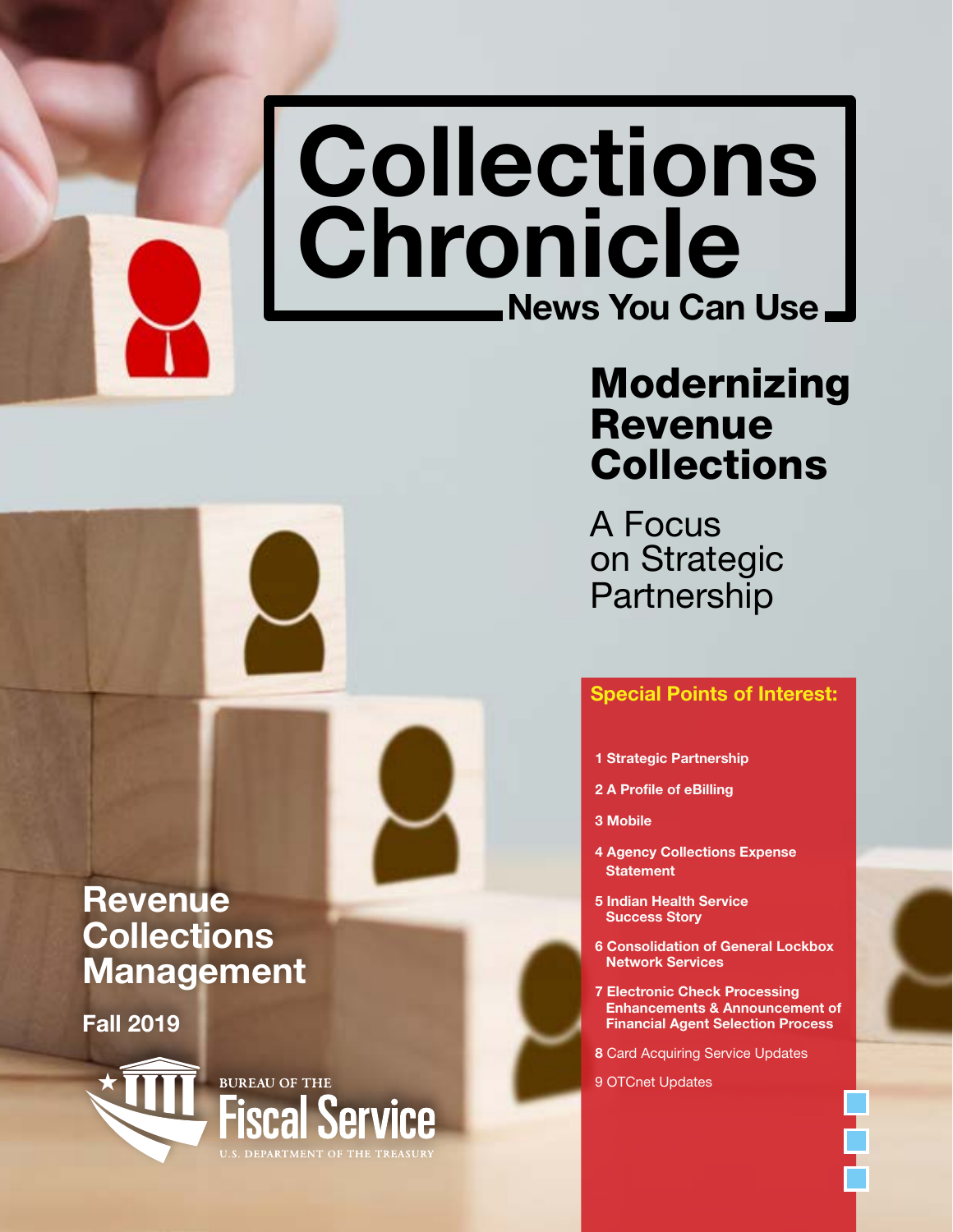# <span id="page-1-0"></span>Begin Your Strategic Partnership Today!



To understand if and how agencies are benefitting from SCMAs, ARM partnered with Forrester Consulting to conduct an independent review of our SCMA process.

Forrester gathered feedback through 1-on-1 interviews with our recent SCMA partnership agencies. Based upon feedback from the Forrester review, agencies stated that SCMAs were a benefit to their agency in many ways, such as:

- Providing leadership with a consolidated document that can be used to support tactical plans and current modernization initiatives
- Improving communication channels with RCM and its program teams
- Collecting payments electronically allows employees to focus on mission essential functions

As a result of our strategic partnerships, the U.S. Treasury's non-tax electronically initiated collection rate has increased from 55% in 2014 to 85% in 2018.

To begin a strategic partnership with us today, please contact [arm@fiscal.treasury.gov](mailto:arm@fiscal.treasury.gov) and request a SCMA for your agency. We look forward to partnering with you soon!

### COMING SOON....SINGLE TOUCH POINT

Single Touch Point is a Revenue Collections Management (RCM) initiative to transition reporting from multiple collections systems, services, and programs to the Collections Information Repository (CIR) to meet agency and partner collections research, accounting, and reconcilement needs.

RCM will be conducting Focus Group sessions to identify the benefits to agencies, as well as best-use-cases.

Interested in participating in the Single Touch Point Focus Group? Email us at [arm@fiscal.treasury.gov](mailto:arm@fiscal.treasury.gov)

[back to cover page](#page-0-0)

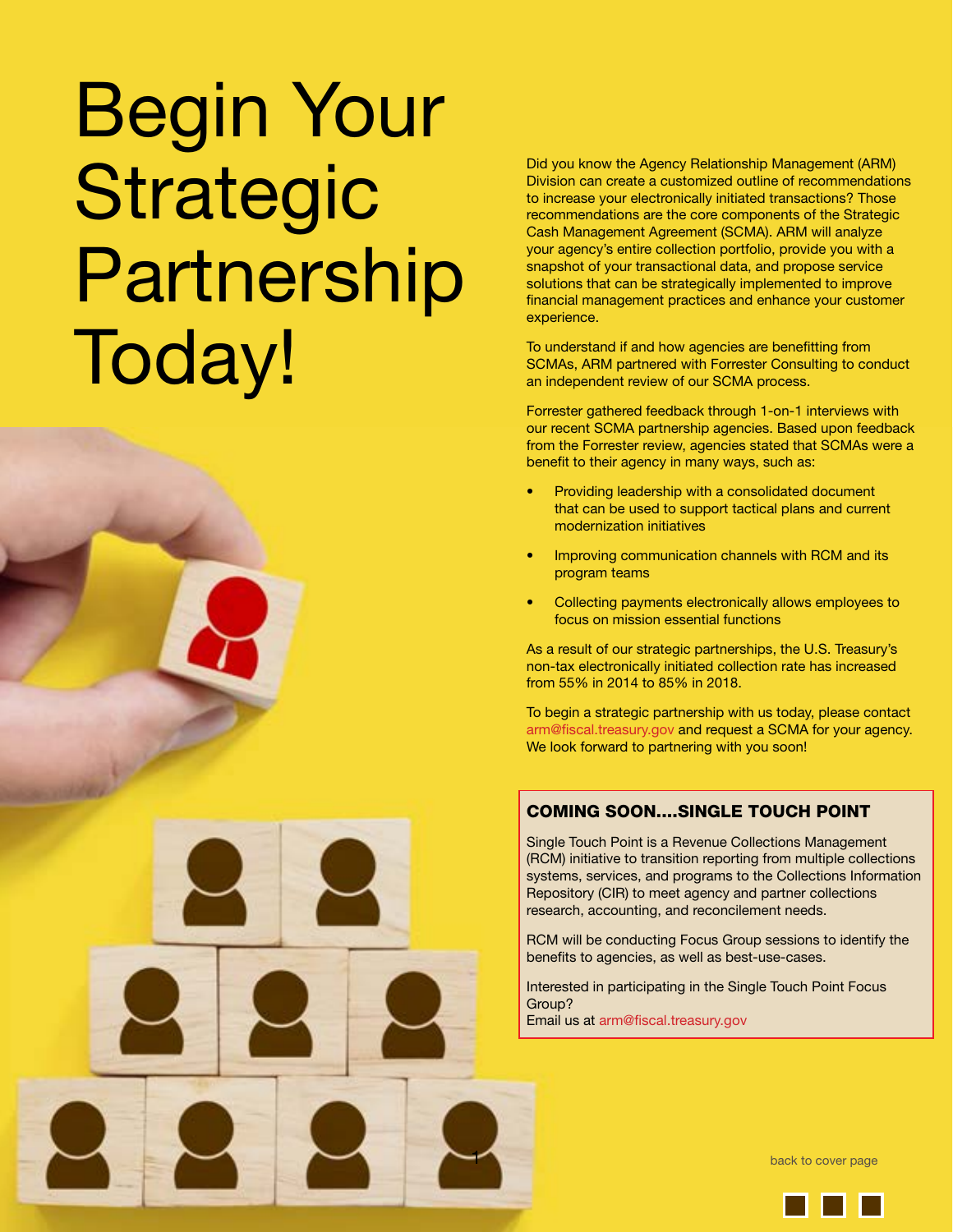# <span id="page-2-0"></span>A Profile **of** eBilling

Pay.gov continues to evolve to meet the needs of government agencies by offering innovative and agile products and services. The eBilling service is a recent example of this commitment. Various agencies have adopted eBilling to modernize and streamline their revenue collections.

Today we share with you the story of how the National Park Service (NPS) transformed their presence on Pay.gov by transitioning from the Forms service to the eBilling service. NPS collects money for many types of services/fees – special use permits, commercial use authorization, and franchise fees. They currently have over 350 Pay.gov applications serving a wide variety of customers from the public to large companies - both international and domestic. NPS is decentralized and individual parks are responsible for sending their own invoices.

NPS decided eBilling was the right fit because the creation of eBills using Pay.gov is very easy for staff even when used infrequently in a seasonal staff environment. eBilling allows funds collected for various services to be easily separated, and has been a real benefit to the parks as it improves back-end reconciliation.

Customers also prefer eBilling because there are fewer touchpoints to payment and they have greater assurance that they are paying the right amount for the correct service. For even greater efficiency, eBilling allows customers to enroll in automatic bill payment.

Over 40% of new NPS Pay.gov implementations are using the eBilling service and continue to see success in their collections. According to the NPS Pay.gov Point of Contact, "Overall, parks LOVE eBilling. It's simple, it's quick, it's able to handle 1-100 bills, does not take staff time to create/send, and payers (non-tech, high-tech) can pay simply without setting up an account. This is a perfect product for NPS and its customers/staff. THANKS".

Pay.gov offers eBilling solutions for a variety of collection needs. Want to learn more? Please feel free to reach out to us at [Pay.gov@fiscal.treasury.gov](mailto:arm@fiscal.treasury.gov) for additional information or any questions you may have regarding our different service options. We are also offering a Pay.gov Overview in November 2019 and eBilling will be one of the topics. To register for the November training, please click [HERE.](https://www.fiscal.treasury.gov/training/)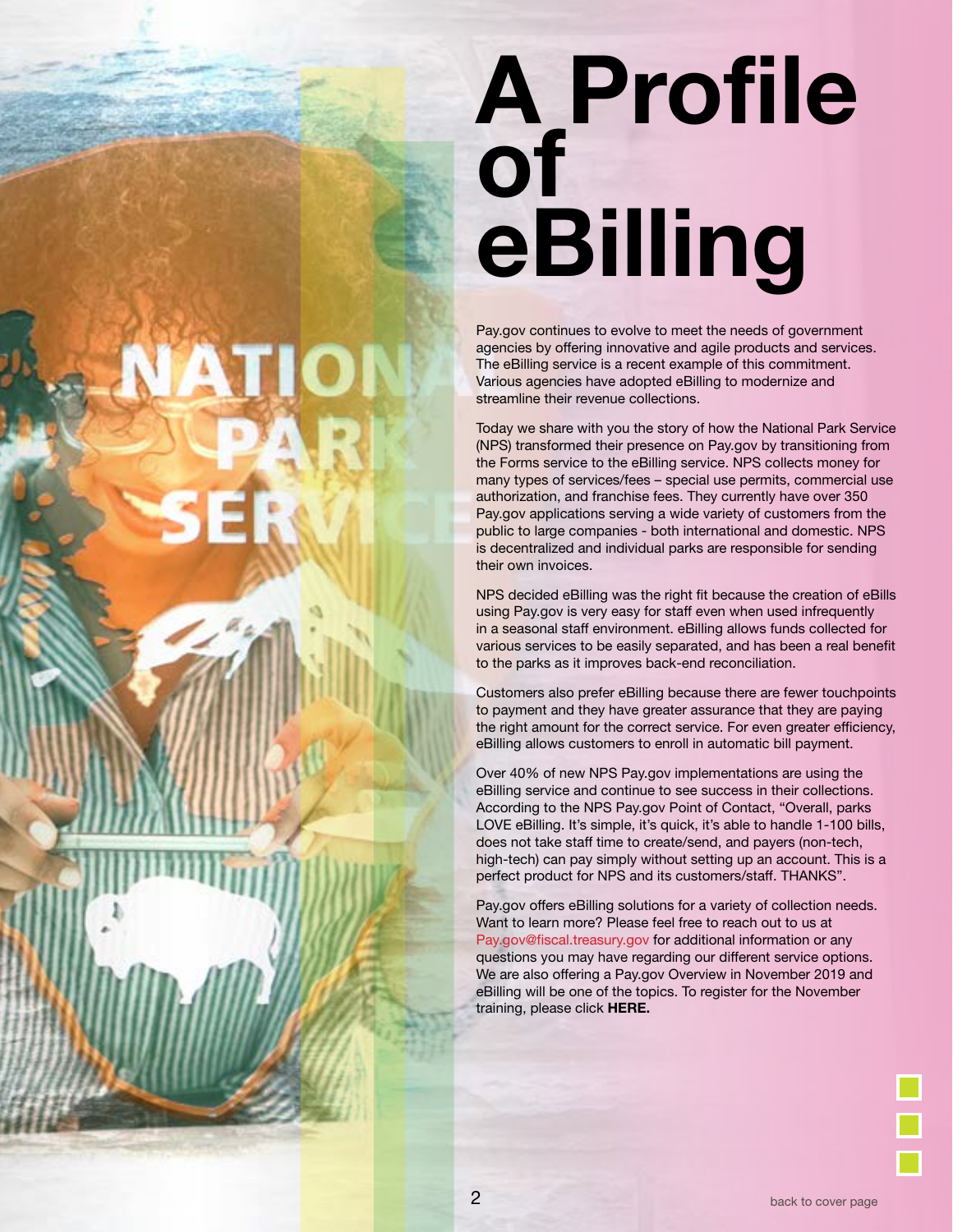<span id="page-3-0"></span>

Since 2016, the RCM Mobile Program has provided tools for agencies and the public to accept and pay funds using mobile devices.

Agency-managed apps allow for point-of-sale collections that include debit/credit card, Apple Pay, Google Pay, as well as the ability to deposit paper checks from your phone or tablet!

Our Public App allows us to create an app for your agency that your customers can download from the Apple and Google Play stores onto their devices and easily make payments to your agency. As of June 2019, there were 61 live apps and 23 apps in development across 11 agencies. So far in FY19 the Mobile Program has collected over \$21million for federal agencies. If you would like to set up a meeting to learn more about the Mobile Program, please send an email to [arm@fiscal.treasury.gov](http://mailto;arm@fiscal.treasury.gov)

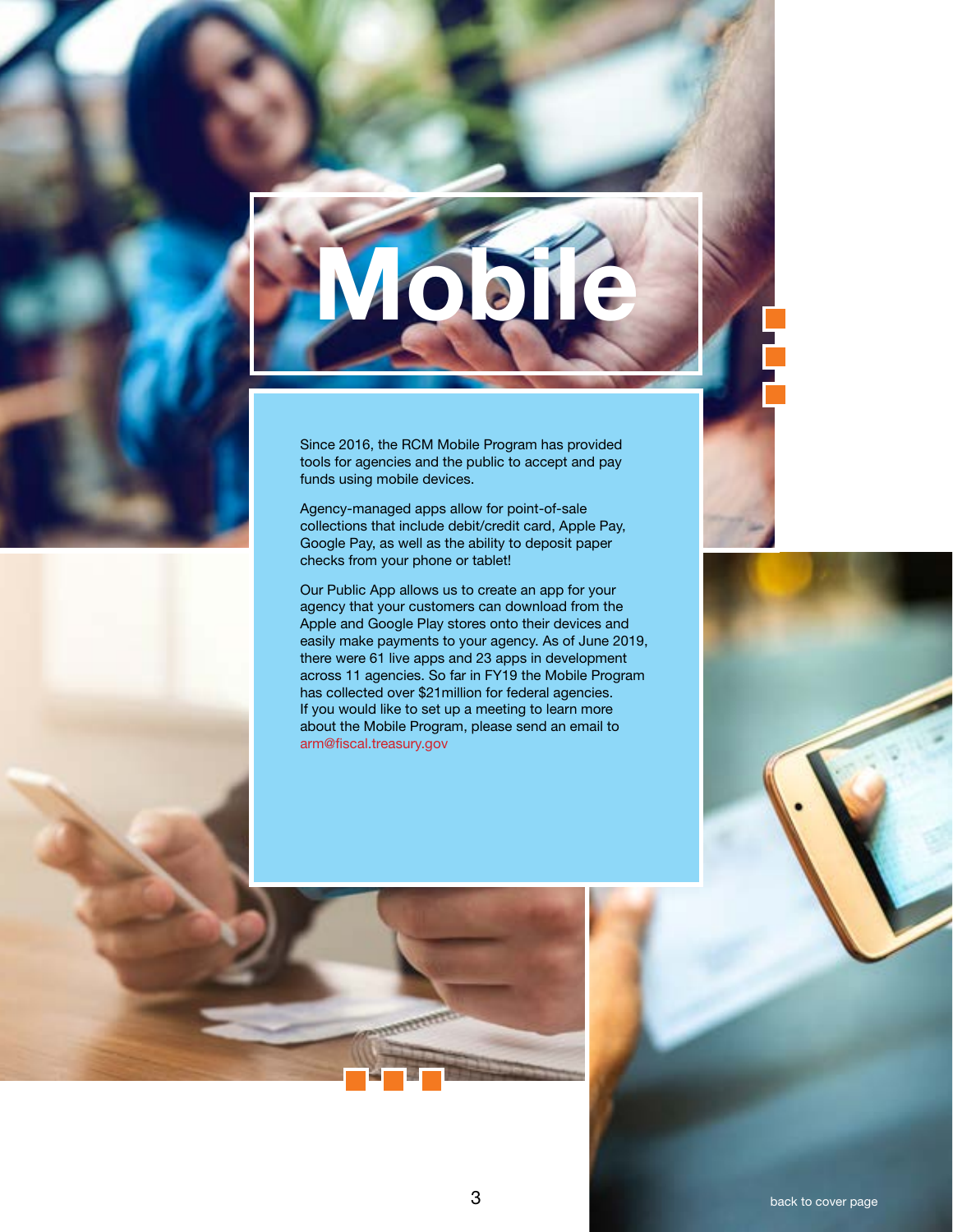<span id="page-4-0"></span>

### USING THE REPORT AND UNDERSTANDING COST INCURRED

Annually, the Agency Relationship Management (ARM) Division distributes the Agency Collections Expense Statement (ACES) report to agency CFOs and their agency liaisons. The ACES report shows the costs incurred by the Bureau of the Fiscal Service to perform collections and depositary services on behalf of federal agencies. The calculations shown in the ACES reports are based on the volume of transactions and the type of collection processed. The ACES report shows the agency's collections activity for each Agency Location Code (ALC) and rolls that information up to bureau and department level totals.

Expenses on the ACES show the relative cost to use various



Fiscal Service collections programs, which helps the Fiscal Service and agencies collaborate to drive down Government costs while finding suitable services for agency needs. For example, the ACES can build awareness of the possible savings to the Government when agencies convert paper-based transactions to electronic collection mechanisms.

The report contains the following workbook tabs:

### TAB 1 :: COLLECTION DATA BY BUREAU

This tab shows cost and unit cost by collection program by bureau. If the agency is not subdivided by bureaus, then the tab shows total cost and unit cost by collection program.

### TAB 2 :: BUREAU SUMMARY

This tab shows cost by bureau for all collection programs combined.

### TAB 3 :: AGENCY LOCATION CODE SUMMARY

The tab shows total unit cost by ALC, grouped within each bureau. The summary also shows all the ALCs assigned to an agency.

### TAB 4 :: AND BEYOND

These tabs show each bureau's metrics, followed by the ALC-level breakdown for that bureau. For agencies not subdivided by bureaus, this summary will be agency-wide.

Costs are derived from both indirect and direct expenses. Direct expenses are those costs which can be directly attributable to a specific agency. Indirect expenses are system-wide or blended costs that all agency customers incur for using a given collection program. Collection program costs are end-to-end, with the cost of funds being captured from point of sale all the way to settlement.

If you have any questions regarding your agency collection expenses and how you can increase savings for the Government, please send an email to [arm@fiscal.treasury.gov](mailto:arm@fiscal.treasury.gov)

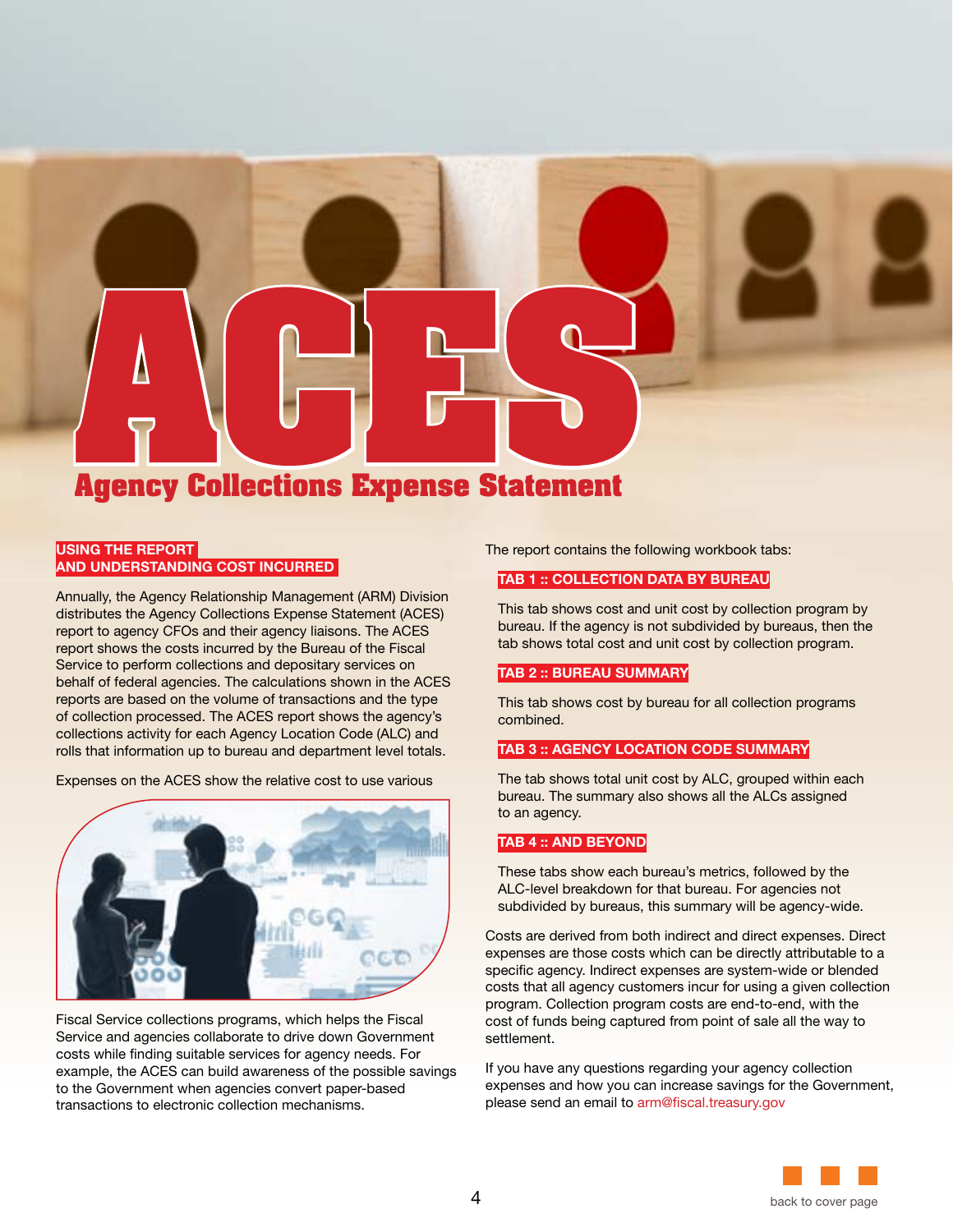# <span id="page-5-0"></span>The Indian Health ervice Electronic Payment Conversion Success Story

The Indian Health Service in Bemidji, Minnesota has seen a steady climb in electronic payment conversion percentages. At the end of FY17, the electronic conversion percentage by item was 52% and 89% by dollar. Mid-year FY19, Bemidji's electronic conversion percentage increased to 77% by item and 99% by dollar. There are several reasons that the electronic percentages continue to climb, some of which include:

- Under the program, commercial healthcare insurance payments were identified and converted to electronic payments including the related EDI 835 remittance information
- Check payments (including pharmacy payments) were directed to the PNC lockbox
- The agency business office identified the check payments and is working with PNC's electronic conversion onboarding team to enroll electronic payments and remittances
- This effort was defined as a task by the agency's Business Office Managers (BOM)
- The Area Financial and Business Office leadership supported the effort
- Regularly scheduled onboarding calls were conducted with PNC
- 89 payer enrollments completed since 2017
- Structured onboarding strategy and planning keeps everyone on task
- One point of contact to circulate all forms and online authorization requirements
- Closely coordinated communication with the Finance and Business Office

### Agency Update:

Currently, all Indian Health third party payments are deposited through the Treasury Program. The total amount collected electronically for the agency in FY17 was \$840,011,349 – representing 85% of all payments received. In FY18, the agency's electronic collection jumped to \$1,205,088,598 representing 89% of total payments.

The Area Office efforts, in addition to PNC lockbox reviews, will be conducted in order to convert all applicable remaining paper payments. The goal is to begin to consolidate lockboxes in 2021 from 83 facility boxes to a shared Area box which would decrease the lockboxes from 83 to potentially 10.

### Training Opportunities

The Fiscal Service offers financial education and support to federal employees and agency customers through customer forums, in-person and web-based training sessions, and conferences. These are valuable opportunities for us to work together to improve the way the federal government manages its finances and delivers administrative and operational services. Visit our training and events websites to register for an upcoming event or training session.

### Can't Miss this!

### Collections Information Repository Upcoming Webinars

The Collections Information Repository (CIR) will be hosting webinars that will provide federal agencies with a highlevel overview of the CIR Application, the data available, file transmission options, and tips and tricks for the top 5 reports.

### Webinar Dates:

Thursday, October 17, 2019 @ 10:00am and 2:00pm (ET) Thursday, October 24, 2019 @ 10:00am and 2:00pm (ET)

If you are interested in participating, be sure to sign up using the Registration Page.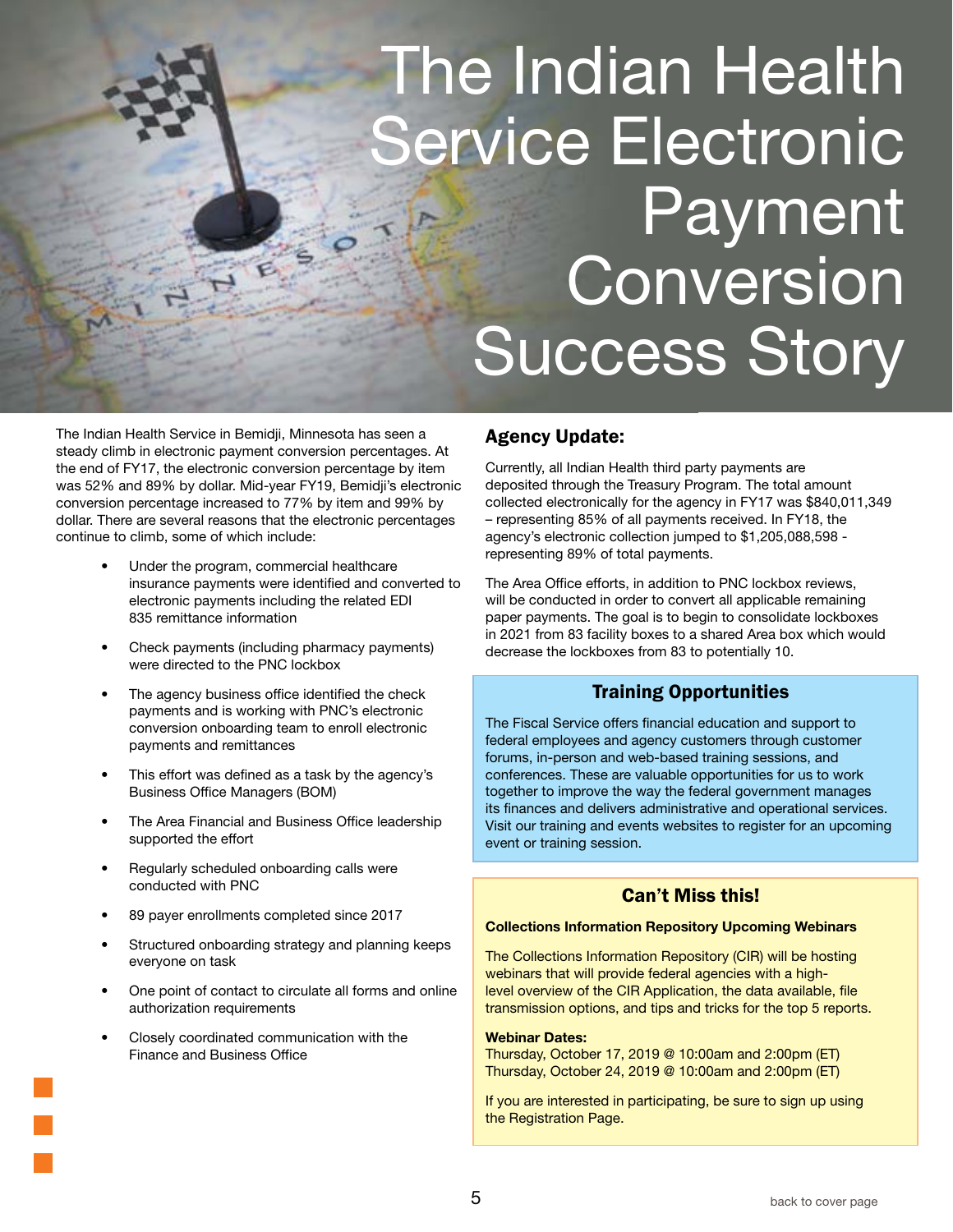# CONSOLIDATION OF GENERAL LOCKBOX NETWORK SERVICES IUS

The General Lockbox Network (GLN) is a check collection and remittance processing service. The GLN program area offers retail and wholesale lockbox services. The Fiscal Service launched a Financial Agent Selection Process (FASP) on June 3, 2016 to select a new Financial Agent (FA) to consolidate general lockbox operations, streamline business processes, offer full redundancy, and reduce overall operations costs. The consolidation of the lockbox services from three financial agents to one financial agent began with the signing of the new Financial Agency Agreement with U.S. Bank on April 3, 2017 and with the first transition of lockboxes in November 2017.

<span id="page-6-0"></span>ST. LO

The transition involved the expansion of the existing U.S. Bank lockbox site in St. Louis, MO and the build out of a new lockbox facility in Portland, OR. The lockbox services are now redundant between the two processing locations. These two facilities have been supplied with new equipment to provide modernized image capture capabilities. The transition required close collaboration between the financial agent, the transitioning federal agency, and multiple Fiscal Service program areas such as General Lockbox Network (GLN), Electronic Check Processing (ECP), Debit Gateway (DG), and Collections Information Repository (CIR). GLN has successfully completed the migration of 66 lockboxes from Bank of America and Citibank to U.S. Bank as of July 1, 2019.

LAND COMPANY

PORT OF THE REAL

Simultaneously with the GLN transition of lockboxes, the Integrated Credit Card (ICC) processing module was implemented on the financial agent's platform for agencies processing credit cards at the lockbox site. The new module combines image capture of the credit card coupon, along with data entry and the authorization process through Pay.gov's TCS (Trusted Collection Service) platform in a single pass. The new process is more efficient, requires less paper handling, and results in fewer out of balance conditions. This single pass approach will allow the financial agent to get credit card payments processed faster. Implementation of ICC completed June 13, 2019 within the GLN transition timeline.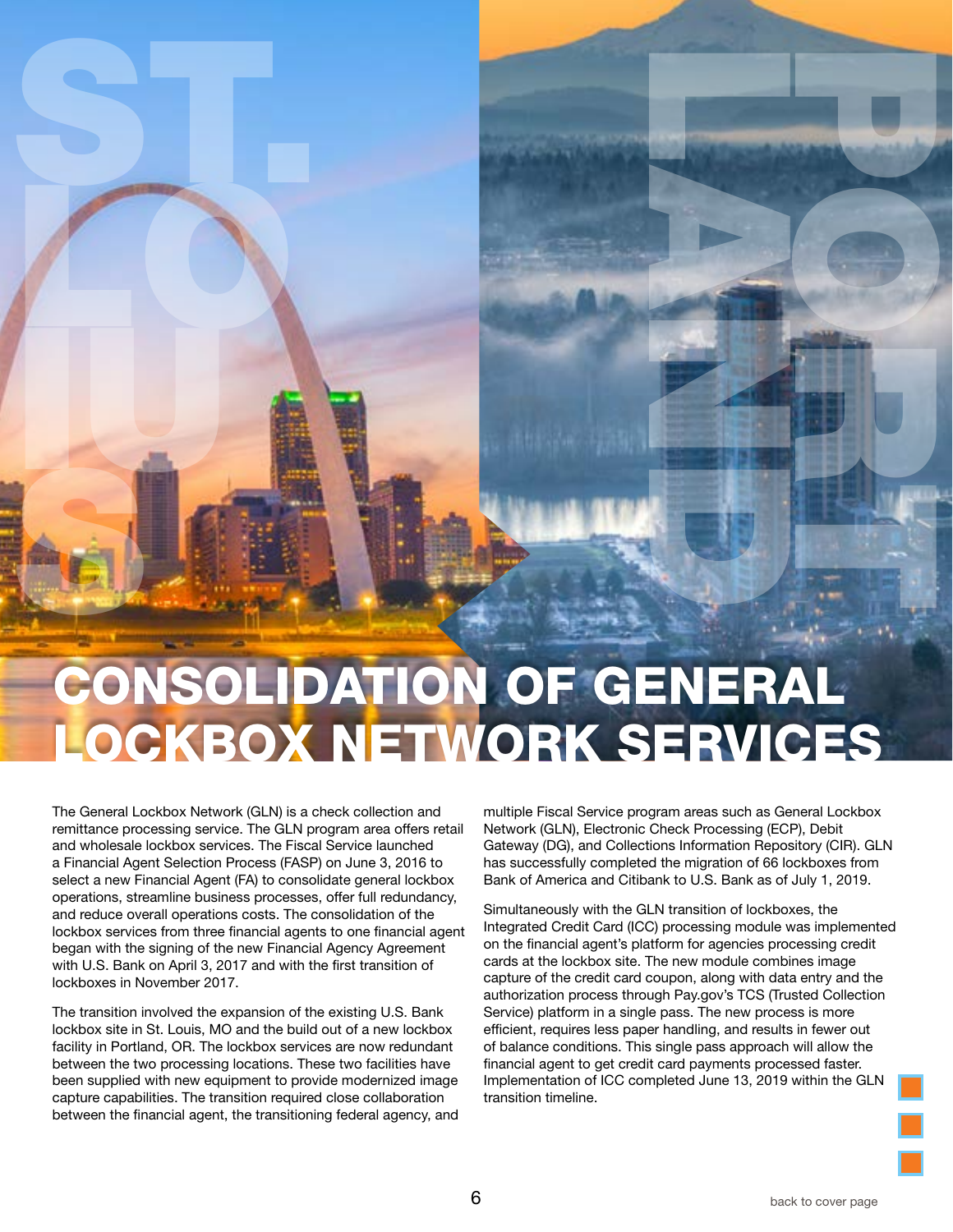## <span id="page-7-0"></span>Electronic Check **Processing Enhancements** & Announcement of Financial Agent Selection Process

Electronic Check Processing (ECP) is a systematic method used to convert paper checks into Automated Clearing House (ACH) transactions, or Check21 items, via a lockbox network or a mobile application. ECP is a web-based client-facing application. ECP is used by federal government agencies and their financial agents to view and research transactions.

In the spring of 2019, ECP completed the following enhancements:

- Migrated the application from the Struts framework to the selected Spring framework to continue to actively maintain security and reduce vulnerabilities
- Implementation of a data partitioning solution that realigns and stores ECP data in a relational manner in preparation for an upcoming archiving release

On May 3, 2019, ECP also launched its Financial Agent Selection Process (FASP) process seeking applications from qualified financial institutions to serve as a financial agent for the application. The selected financial agent will provide services to develop, enhance, operate, and maintain the federal government's ECP revenue collection system.

Federal agencies and Treasury's lockbox financial agents use the ECP application to store and retrieve captured images and data on checks and remittance items to facilitate paper check processing and to provide detail and summary data of items processed at the lockboxes to downstream reporting. The FASP process is currently underway and expected to conclude by the end of the calendar year.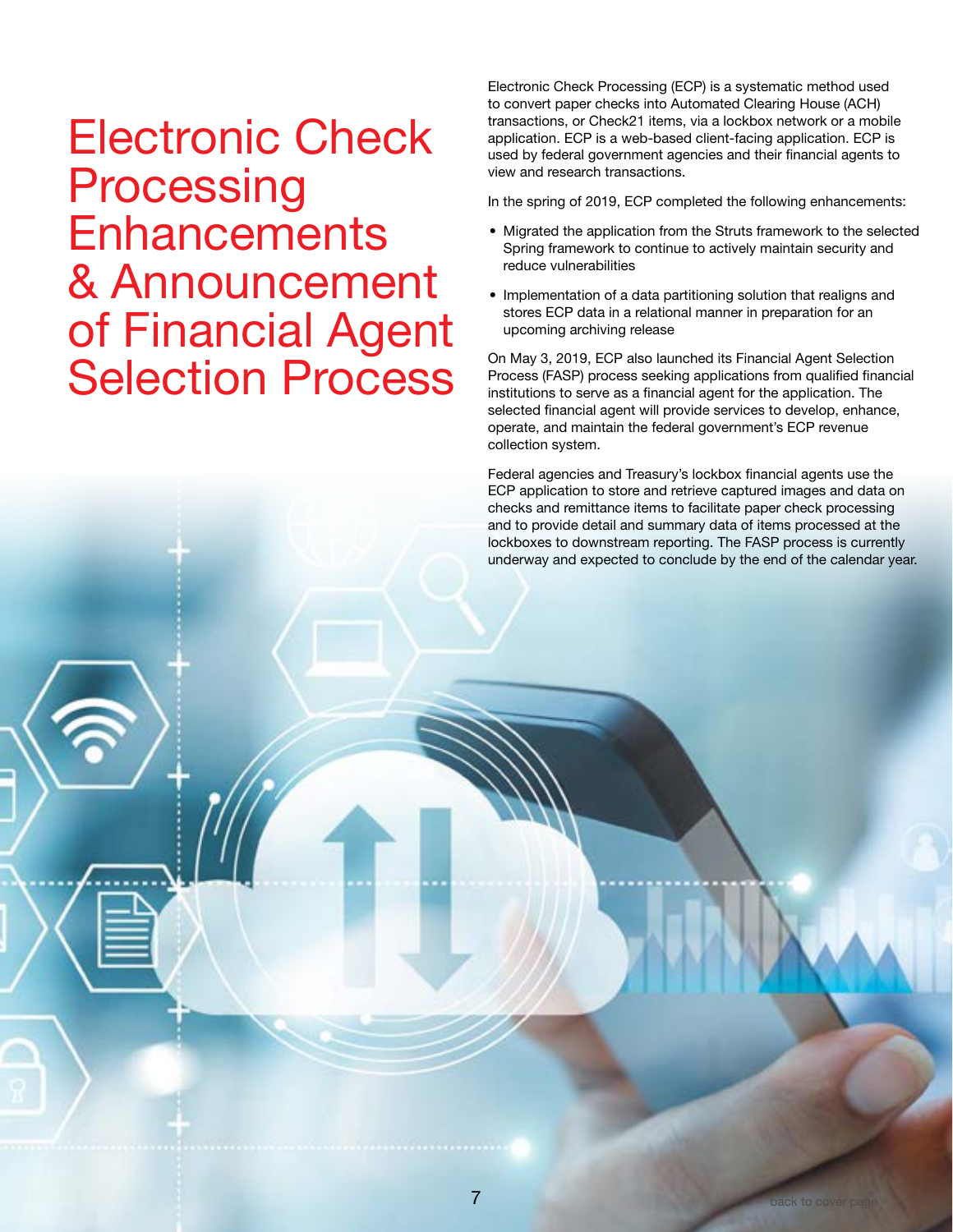## Card Acquiring Service Updates

### Webinar Series

The Card Acquiring Service (CAS) has begun hosting its series of webinars for customer agencies to explore essential topics regarding the CAS card rules. Mandatory employee training credit opportunities will be available for Fiscal Service employees and agency participants. Agencies should work with their internal Training Coordinator to receive credit for training courses completed. These are exciting opportunities for agencies to learn more about CAS, collections, and processes.

All webinars will be recorded and posted to the CAS website. Past topics and upcoming webinars are below.

CAS 101: Policies and Procedures – June 2019

CAS Security Posture and Plastic Card Industry (PCI) Compliance – July 2019

Reconciliation: iQ to the Collections Information Repository (CIR) – September 2019

Reconciliation (Part 2): Pay.gov to CIR – October 2019

Agency Participation Policies – November 2019

Look for information on registration, times, and topics on the ARM and CAS websites. If you have any card rule-related topics or questions that you would like discussed during the series, please contact the CAS Agency Outreach mailbox: [CardAcquiringService@fiscal.treasury.gov](mailto:CardAcquiringService@fiscal.treasury.gov).

### Points of Contact: Who is Your Card Servicing Account Authorizing Official?

In completing a CAS Application (CASA) to obtain a card servicing account, several points of contact (POC) are requested. Currently, CAS manages three (3) POC for each agency's card servicing account. CAS POC types include Chain, Merchant Identifier (MID), and Billing. Each contact type has specific roles and responsibilities that outline how to properly assist and educate agency personnel on CAS program updates.

As the CAS program continues to embark on agency-facing endeavors, we want to ensure our communications are circulated amongst the agency's supervisory-level contacts. During the onboarding process, CAS will now be obtaining an Authorizing Official (AO) for each card servicing account. The roles and responsibilities of the AO are specified as follows:

Authorizing Official (AO) – The AO is a Supervisor or equivalent from the applying Federal Program Agency (FPA). During the onboarding process, the AO sanctions the approval of any card servicing account and cannot be the submitter of the CASA.

If the CASA applicant is a fully integrated contractor, the AO is still required to be a Supervisor or equivalent employed by the FPA. When provided, the AO should disseminate program-related information and/or communications to agency representatives alike. Having the proper point of contact structure will allow us to efficiently communicate with our customers. Capturing the AO provides CAS with access to agency stakeholders who can assist us with account management.

To ensure CAS has the most up-to-date POC information for your agency, please take the time to review your CAS program contact types at least once annually. If contacts change at your agency, it is important that this is communicated to CAS so that your account can be updated accordingly. Questions regarding POC management expectations or changes should be sent via email to: [CardAcquiringService@fiscal.treasury.gov](mailto:CardAcquiringService@fiscal.treasury.gov).

### What is iQ and how do I Enroll?

iQ is a robust, web-based reporting tool used by merchants to access card processing data. It's a comprehensive solution providing actionable insights to transaction data broken down by card types, gift transactions, chargebacks, and more.

Worldpay serves as the merchant processor for card transactions within the CAS program and hosts the iQ portal used by agencies to manage their card accounts. So how does an agency enroll in iQ?

Worldpay from FIS processes the enrollments for iQ. Below are the three (3) steps needed to enroll a user in IQ during the initiation of a card servicing account.

- 1. Complete a CASA CAS has an onboarding process requiring our FPAs to complete a CASA for approval prior to the card servicing account being created by Worldpay.
- 2. Card Serving Account Creation Worldpay creates card servicing account(s) based on information supplied within the CASA
- 3. Vantiv IQ Enrollment A CASA requests four (4) POC types: Authorizing Official, Chain, MID, and Billing.

In the IQ portal, the Chain level POC(s) are afforded security privileges to establish usability and reporting functionality to MID users. Interactive and self-service training resources are provided to all enrollees to assist with system functionality and ease-of-use.

To learn more about iQ, please look for the monthly training opportunities on the ARM and CAS websites or contact the CAS Agency Outreach mailbox:

[CardAcquiringService@fiscal.treasury.gov](mailto:CardAcquiringService@fiscal.treasury.gov).

### Data Edge is here

Worldpay from FIS now offers an advanced analytics solution, DataEdge. DataEdge, powered by Vivid Data EngineTM, is a web-based, single sign-on business intelligence tool offered through Worldpay's iQ portal. DataEdge opens the door to easily access data queries and insights tied to credit and debit card portfolios- viewed through a single dashboard. This tool provides report builder capabilities and modules that can uncover cost saving opportunities, authorization decline rates, historic sales trends, etc.

To learn more about the DataEdge tool, please contact the CAS Agency Outreach mailbox at [CardAcquiringService@scal.treasury.gov.](mailto:CardAcquiringService%40scal.treasury.gov?subject=)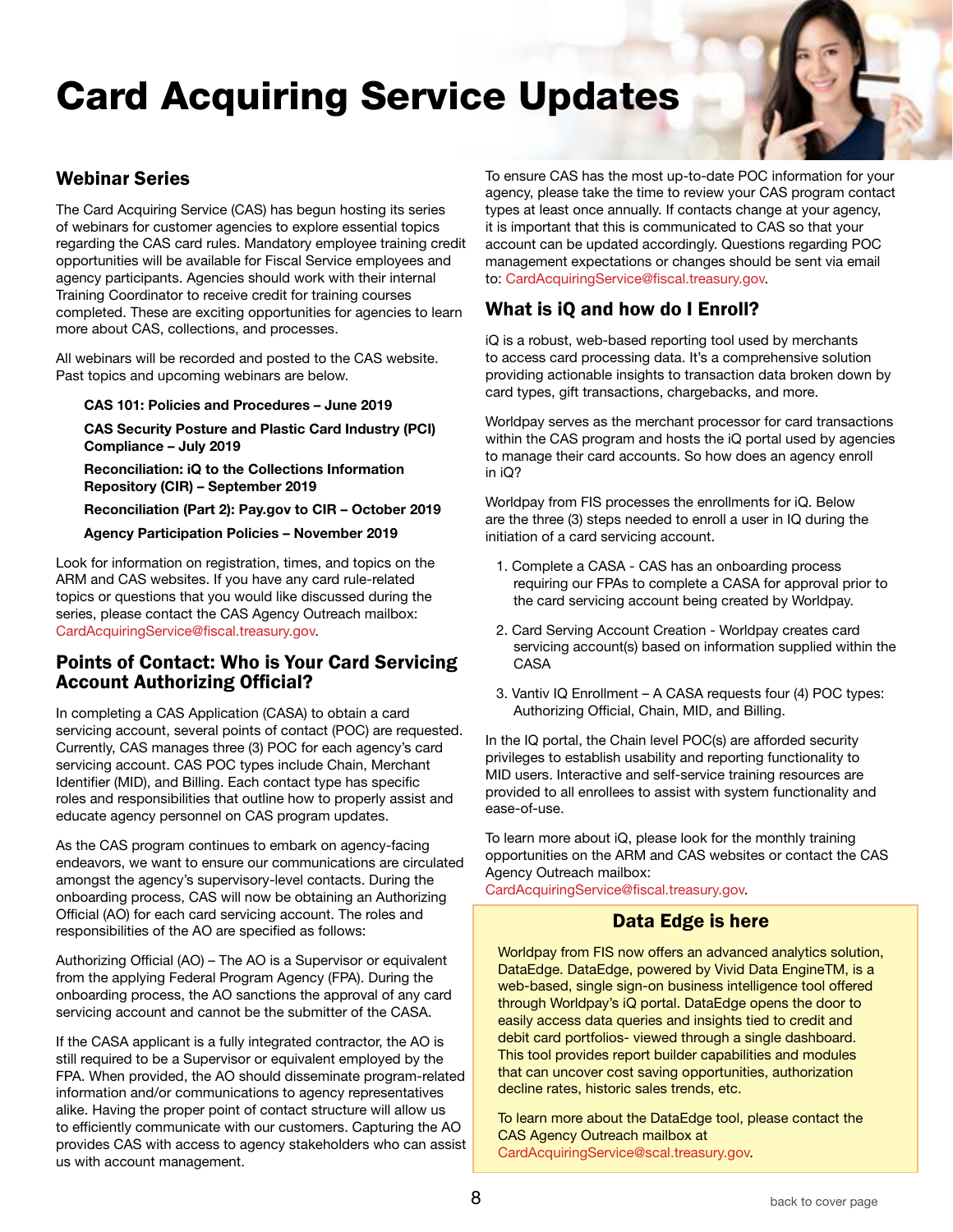<span id="page-9-0"></span>

### New Payment Options

The OTCnet Team is excited to announce two new payment options: Card Processing for credit/ debit cards and a Self-Service Kiosk Webservice to enable users to make self-service payments.

The Kiosk Webservice provides the capability for agency customers to utilize a Point-of-Sale (POS)

system to make credit/debit card payments independently of the cashier counter and reconcile these payments in OTCnet. When combined with the other OTC Webservice(s), an agency can upload cash, check, and card transactional data through OTCnet.



The new Kiosk Webservice makes OTCnet the only one-stop-shop payment option for agency over-the-counter collection needs! OTCnet now seamlessly offers cash, check, and card processing without the need to access multiple payment applications.



This new service is open to agencies who are currently using a self-service kiosk for collection activities, developing a self-service kiosk, or are interested in getting started with a self-service kiosk. Click [HERE](https://www.fiscal.treasury.gov/otcnet/OTC-kiosk.html) to learn more about the OTC Kiosk.

### Introducing Google Chrome Compatibility in Release 3.0.1!

In November 2019, OTCnet Release 3.0.1 will introduce support for Google Chrome. Google Chrome brings several benefits to agencies and users, specifically by minimizing system, browser, and security configuration requirements.

Google Chrome also offers a faster, more secure, and more user-friendly browsing experience over existing solutions, and provides quicker updates to ensure these advantages are maintained. To use Google Chrome with OTCnet, a new version of the OTCnet Local Bridge (OLB) will be required.



### Card Processing Coming to OTCnet in Release 3.0.2!

In January 2020, OTCnet Release 3.0.2 will introduce an Integrated Solution for Card Processing to enable agencies to accept Visa,

Mastercard, Discover, and American Express. The Integrated Solution will enable the Fiscal Service to offer the first one-stopshop for agency over-the-counter collection needs, seamlessly offering cash, check, and card processing without needing to access multiple applications.

By offering the Integrated Solution, the Fiscal Service will enable agencies to increase their collection potential by reaching more customers, more efficiently. Agencies will also have access to 24/7 customer support and an extensive training library. Also, in the future, the Fiscal Service will be incorporating reporting for all payment types within OTCnet. To learn more, visit the new Card Processing Getting Started page [HERE.](https://www.fiscal.treasury.gov/otcnet/card-processing.html)

If you are interested in adding the Self-Service Kiosk or Card Processing to your existing payment portfolio, please contact the OTCnet Deployment Team at 703-377-5586 or [fiscalservice.otcdeployment@citi.com](mailto:fiscalservice.otcdeployment@citi.com).

### Check Processing Reminder

As a reminder, the Fiscal Service requests that all eligible US checks be processed and settled electronically within the OTCnet Application. OTCnet's Check Processing functionality allows agencies to electronically convert domestic paper checks to digital images for presentment in an online (internet connectivity) or offline (no internet connectivity) mode.

OTCnet Check Processing eliminates the need to travel to a bank for check deposit, minimizes foot traffic in your agency's locations, and streamlines deposit reporting on a single platform integrated with Treasury reporting requirements. Additionally, Check Processing eliminates the need for costly carriers, armored car services, or postage required to mail checks. If your agency receives minimal U.S. domestic checks each month and cannot convert to OTCnet Check Capture, the Fiscal Service recommends that you use one of the following options:

- Bank ATMs (Most Preferred) Banks are looking to minimize foot traffic at their locations. To address this, agencies should use the bank ATM instead of going to the bank teller when depositing U.S. checks.
- Mobile Through the Fiscal Service's Electronic Check Processing (ECP) program, agencies can use ECP's mobile option to process checks. Please note that ECP is a separate program from the OTCnet program.
- Consider a No Cash/No Check policy A No Cash/No Check policy allows your agency to discontinue accepting cash and/ or checks as forms of payment. Your agency will be able to eliminate the need for costly carriers, armored car services,